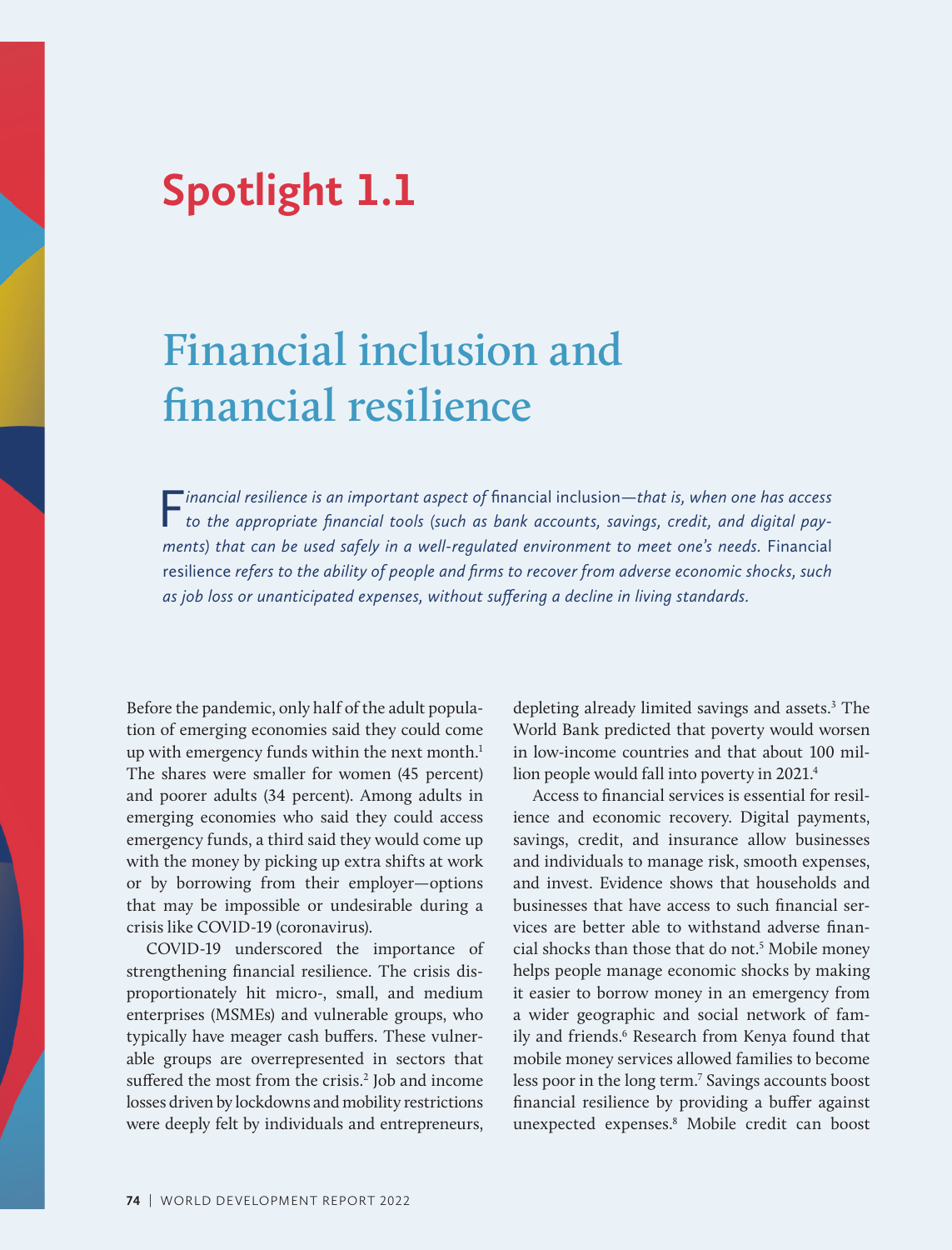financial resilience as well, to the extent that borrowing can help address the immediate impact of a shock, although these products also raise consumer protection concerns.<sup>9</sup> Lack of access to credit, on the other hand, can reduce resilience; in India, a reduction in microfinance was associated with significant decreases in wages, income, and consumption.10

One study found that sustained credit flows in the United States during periods of stringent financial constraints can boost small firms' resilience by shielding their sales and employment.<sup>11</sup> A review of the literature suggests that MSMEs in Organisation for Economic Co-operation and Development countries with access to credit are more likely to survive as employers and creators of economic value.12 And, as revealed in an analysis of the early impacts of COVID-19, a decline in output is less common among firms in low- and middleincome countries that had better access to finance before the pandemic (although firms with stronger fundamentals might have better access to credit).<sup>13</sup> Financial inclusion also helps governments deliver services cheaper and faster.<sup>14</sup> As the COVID-19 crisis erupted in 2019, countries with higher rates of financial inclusion were able to leverage that infrastructure to rapidly roll out government support, as evidenced by the experiences of China, Colombia, and India.15

In recent years, millions of adults have gained access to accounts and other tools that help build financial resilience—but exclusion remains widespread. Worldwide, over 1 billion adults lack access to a transaction account. Lower-income adults in emerging economies access credit and savings largely through informal channels, with very limited access to insurance. For example, access to crop insurance is practically nonexistent among small farmers, despite widespread risk in the agriculture sector.<sup>16</sup> At least 41 percent (130 million) of formal MSMEs in emerging economies lack access to credit, which is viewed as a top obstacle to business survival and growth.17

Because MSMEs and the informal sector are the largest source of employment and livelihoods in emerging economies, their resilience is at the

core of any economic recovery effort.<sup>18</sup> Access to credit, in particular, is central to the ability of businesses to manage working capital and investment needs. Low-income households and businesses typically do not have enough discretionary savings or insurance coverage to carry them through an adverse income shock. Instead, they often rely on credit instruments to help smooth consumption and safeguard business continuity. Research from Africa and the United States confirms that access to short-term credit can help consumers smooth consumption in the face of idiosyncratic shocks. This research offers evidence that credit—if delivered responsibly—*can* be an important tool in ensuring the resilience of households with limited ways to manage risk.<sup>19</sup> It is less clear that credit can play a significant role in helping MSMEs and lower-income people cope with the impacts of large systemic shocks. Borrowing as a resilience strategy relies on a timely recovery that restores the income needed to repay debts.

The COVID-19 crisis was characterized by a large, rapid deployment of government initiatives aimed at helping residents and businesses weather the economic shock, including through extensive loan repayment moratoria, credit guarantees, and cash transfers.20 As chapter 1 describes, however, the ability of governments to support these measures was time-bound and limited for lowerincome countries, and programs often failed to reach all segments of the population. MSMEs, especially those operating informally, often did not receive commensurate support. As the broader recovery takes hold, however, the judicious use of credit could enable some enterprises and households to bridge cash-flow gaps. The residual uncertainty around the timing of localized recovery suggests that government guarantees could play a useful role. From a fiscal perspective, linking further expenditures to the actual realization of a negative outcome (such as yet another downturn in which credit guarantees are triggered) is less costly than blanket government support.

As the health crisis diminishes and consumer demand increases, credit for MSMEs and lowincome households becomes an essential element of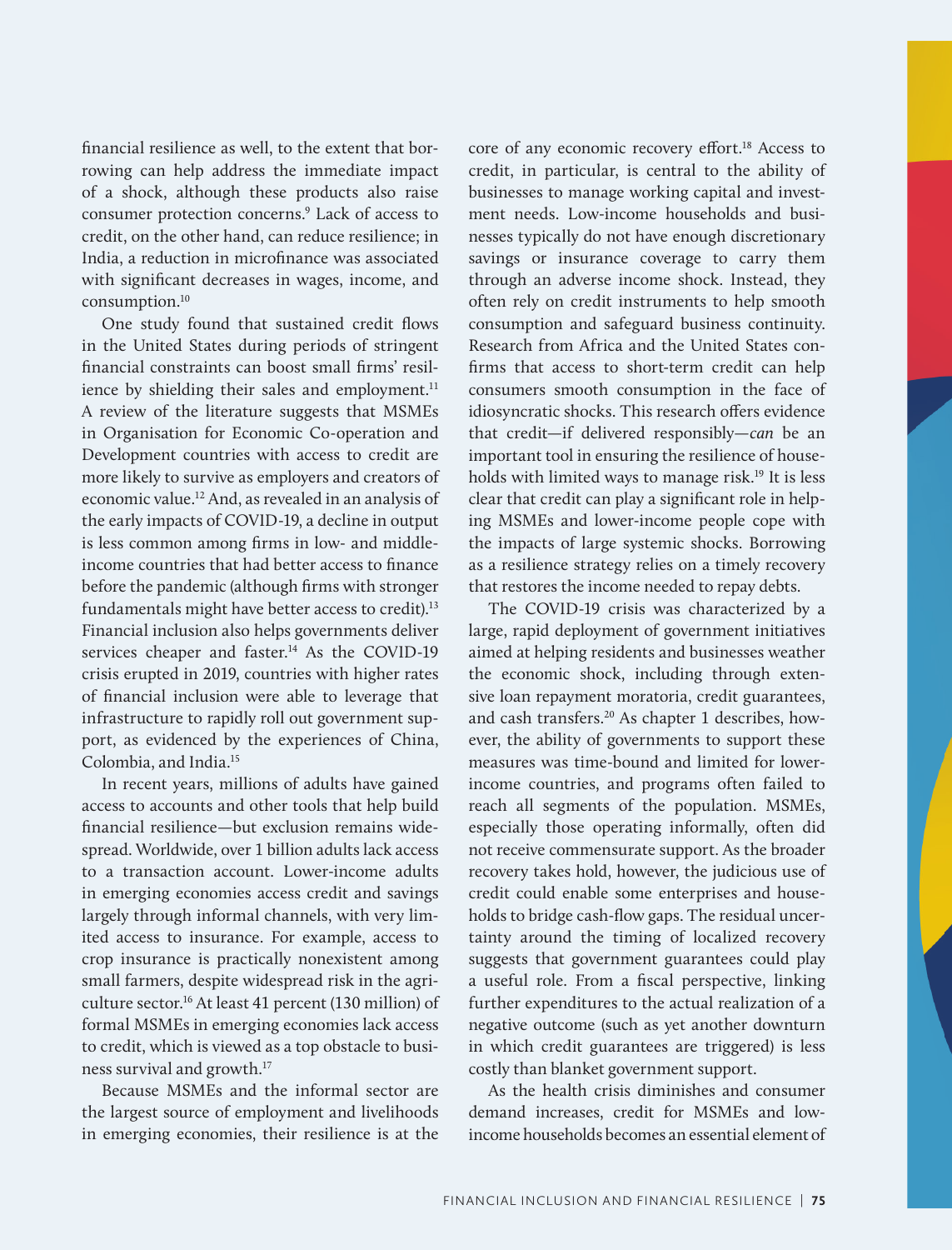the ability of businesses to invest in economic recovery. However, the ability of private sector lenders to lend has been reduced by weakening revenue and lenders' reduced visibility into the economic prospects and creditworthiness of borrowers. Economic shifts stemming from the pandemic have indeed rendered some borrowers less creditworthy, but the uncertainty has caused lenders to lose their appetite for risk, and lending even to creditworthy borrowers may be affected. As discussed in chapter 4, innovations that improve lenders' visibility into borrower viability and improve their ability to realize value from collateral can encourage safer lending. Carefully crafted guarantee programs could also bridge the gap between backward-looking risk aversion and future credit performance.

## **Notes**

- 1. Demirgüç-Kunt et al. (2018). Respondents were asked if they could come up with the equivalent of 5 percent of the gross national income per capita, equal to approximately \$3,000 in the United States.
- 2. OECD (2020); Vardoulakis (2020).
- 3. Gomes, Haliassos, and Ramadorai (2020).
- 4. Mahler et al. (2021).
- 5. Breza, Kanz, and Klapper (2020); Moore et al. (2019).
- 6. When hit with an agricultural shock, Kenyan households with no mobile money access suffered a 7 percent drop in the use of goods and services, while those who did have mobile money experienced no such drop on average (Jack and Suri 2014). In Tanzania, rainfall shocks resulted in 6 percent lower consumption on average, but mobile money users were able to maintain consumption due to improved risk-sharing (Riley 2018).
- 7. El-Zoghbi, Holle, and Soursourian (2019); Suri and Jack (2016).
- 8. In Chile, women who received free savings accounts reduced their reliance on debt and improved their ability to make ends meet during an economic emergency (Kast, Meier, and Pomeranz 2018). Women in Nepal who received free savings accounts with no withdrawal fees were better able to manage unexpected health expenses than those who did not receive accounts (Prina 2015).
- 9. Bharadwaj, Jack, and Suri (2019).
- 10. Breza and Kinnan (2021).
- 11. Chodorow-Reich (2014).
- 12. Bakhtiari et al. (2020).
- 13. Amin and Viganola (2021).
- 14. In a recent pilot in Albania, the World Bank estimated that digitalizing 75 percent of the current paper-based transactions could potentially achieve savings of about

0.4 percent of GDP. Lund, White, and Lamb (2017) estimate that emerging economies could save as much as 0.8–1.1 percent of GDP annually (\$220–\$320 billion) by digitalizing government payments alone, with benefits for both governments and recipients.

- 15. Agur, Peria, and Rochon (2020).
- 16. A Global Findex survey of economies in Sub-Saharan Africa found that, on average, one in three adults grows crops or raises livestock to produce their main household income, but only about 5 percent had purchased agricultural insurance in the previous five years. Yet roughly two-thirds of these adults faced a crop loss or significant loss of livestock in the last five years, and only a tiny share received any kind of financial payout to help deal with the loss (Klapper et al. 2019).
- 17. International Finance Corporation, MSME Finance Gap (database), SME Finance Forum, https://www.sme financeforum.org/data-sites/msme-finance-gap.
- 18. Ayyagari, Beck, and Demirgüç-Kunt (2003).
- 19. Bharadwaj and Suri (2020); Collins et al. (2009); Karlan and Zinman (2010); Morse (2011).
- 20. Gentilini et al. (2020).

## **References**

- Agur, Itai, Soledad Martinez Peria, and Celine Rochon. 2020. "Digital Financial Services and the Pandemic: Opportunities and Risks for Emerging and Developing Economies." Special Series on COVID-19, Monetary and Capital Markets Department, International Monetary Fund, Washington, DC.
- Amin, Mohammad, and Domenico Viganola. 2021. "Does Better Access to Finance Help Firms Deal with the COVID-19 Pandemic? Evidence from Firm-Level Survey Data." Policy Research Working Paper 9697, World Bank, Washington, DC.
- Ayyagari, Meghana, Thorsten Beck, and Asli Demirgüç-Kunt. 2003. "Small and Medium Enterprises across the Globe: A New Database." Policy Research Working Paper 3127, World Bank, Washington, DC.
- Bakhtiari, Sasan, Robert Breunig, Lisa Magnani, and Jacquelyn Zhang. 2020. "Financial Constraints and Small and Medium Enterprises." IZA Discussion Paper 12936, Institute of Labor Economics, Bonn, Germany.
- Bharadwaj, Prashant, William Jack, and Tavneet Suri. 2019. "Fintech and Household Resilience to Shocks: Evidence from Digital Loans in Kenya." NBER Working Paper 25604, National Bureau of Economic Research, Cambridge, MA.
- Bharadwaj, Prashant, and Tavneet Suri. 2020. "Improving Financial Inclusion through Digital Savings and Credit." *AEA Papers and Proceedings* 110 (May): 584–88.
- Breza, Emily, Martin Kanz, and Leora Klapper. 2020. "Learning to Navigate a New Financial Technology: Evidence from Payroll Accounts." NBER Working Paper 28249, National Bureau of Economic Research, Cambridge, MA.
- Breza, Emily, and Cynthia Kinnan. 2021. "Measuring the Equilibrium Impacts of Credit: Evidence from the Indian